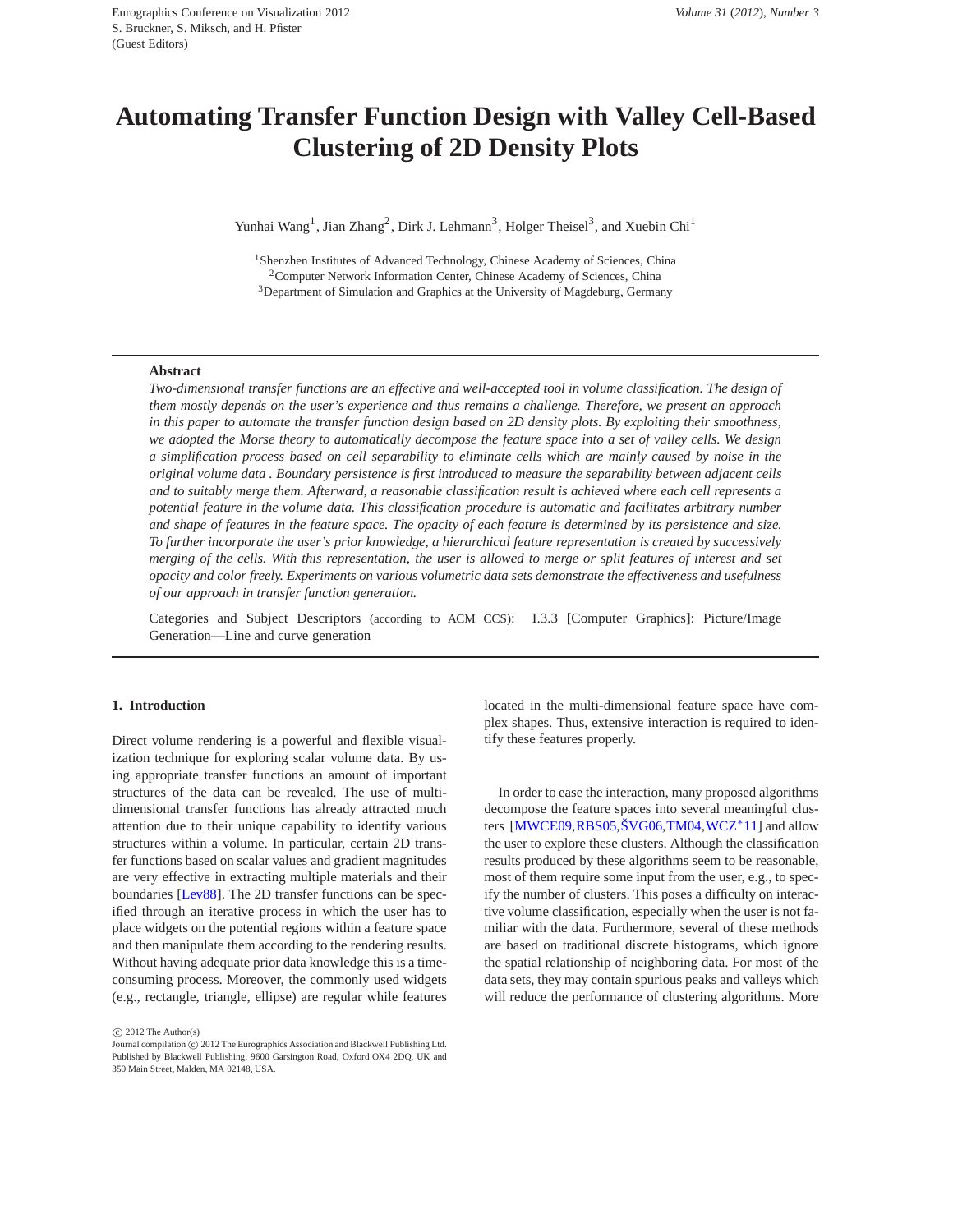<span id="page-1-1"></span>

<span id="page-1-0"></span>**Figure 1:** *Clustering the density plot on the value (x-axis) and value gradient magnitude (y-axis) feature space to visualize the Feet data set. By decomposing the density plots (top one in (b)), the automatically generated transfer function (middle one in (b)) is obtained. The corresponding rendering result (a) reveals the relationship between the skin and the bones. After recoloring the bone and lowering the opacity of soft tissue, the ankle and toe bones are clearly shown in (c). The barcharts in (b) represent the opacities of the corresponding features.*

importantly, they may lead to some feature being glossed over or completely missed [\[BW08\]](#page-7-0).

In this paper, we propose an approach to automate the generation of 2D transfer functions with no assumption on the number nor the shape of the clusters in the feature space. Rather than brushing the 2D histogram, our approach is based on the analysis of the density plots, which can draw the viewer to preattentively identify clusters while avoiding uncertain ones [\[FKLT10\]](#page-8-0). In general, a density function of the density plots can be constructed by kernel density estimation [\[Sil98\]](#page-9-6) or continuous scatterplots [\[BW08\]](#page-7-0). The former estimates distribution comes from the statistical uncertainty of the samples themselves, the latter considers interpolation between data voxels and conservation of physical variables. We refer to [\[MWCE09\]](#page-9-1) and [\[BW08\]](#page-7-0) for detailed description of these methods. Following the principle that features tend to form peaks in the density function [\[Par96\]](#page-9-7), we use the theory of Morse complex [\[Sma61\]](#page-9-8) to decompose the feature space into several *valley cells* separated by valley lines. These cells form the initial clustering where each one contains a local maximum.

Due to the noise in the original data, the initial clustering contains a large number of small valley cells. Noise artifacts disturb the quality of the visualization. Therefore, inspired by the persistence-based topological simplification [\[EHZ03\]](#page-8-1), we merge adjacent valley cells according to their separability. We define boundary persistence of two adjacent cells, which measures the degree of separability. A threshold, according to some heuristics [\[GNP](#page-8-2)<sup>∗</sup> 06], is determined by analyzing the persistence histogram. All boundaries whose persistences are smaller than the threshold are then successively eliminated and the corresponding cells are merged together to suppress the noise. The final configuration of cells represents a potential feature of the data.

This automatic classification and transfer function design scheme can help the user to get a fast grasp on the spatial relationship between features. However, further exploration such as refining the clustering, adjusting opacities and colors are usually necessary to produce a satisfactory rendering result. There are many reasons for these user interactions, one being that human beings are often not able to identify more than five targets [\[Hea96\]](#page-8-3). In the case that there are many statistically significant features in volume data, showing them all in one rendering is neither simple nor appropriate. Another reason is that the user may have some prior knowledge about the features of interest and some preference about how they should be presented. Thus, we further design a persistence-based hierarchical representation of the semantical features by successive simplification of the automatic classification. Based on this feature hierarchy, the user is allowed to merge or split features and set opacities and colors for them. In summary, the main contributions include:

- a new topology-based non-parametric clustering algorithm that structures the 2D density plots into several meaningful volumetric features,
- a topological simplification of valley cells based on the proposed boundary persistence to remove noisy cells,
- and a new transfer function design scheme that allows the user to effectively explore the volume data.

We present an approach to automate the transfer function design. Here, automating means that the initial transfer func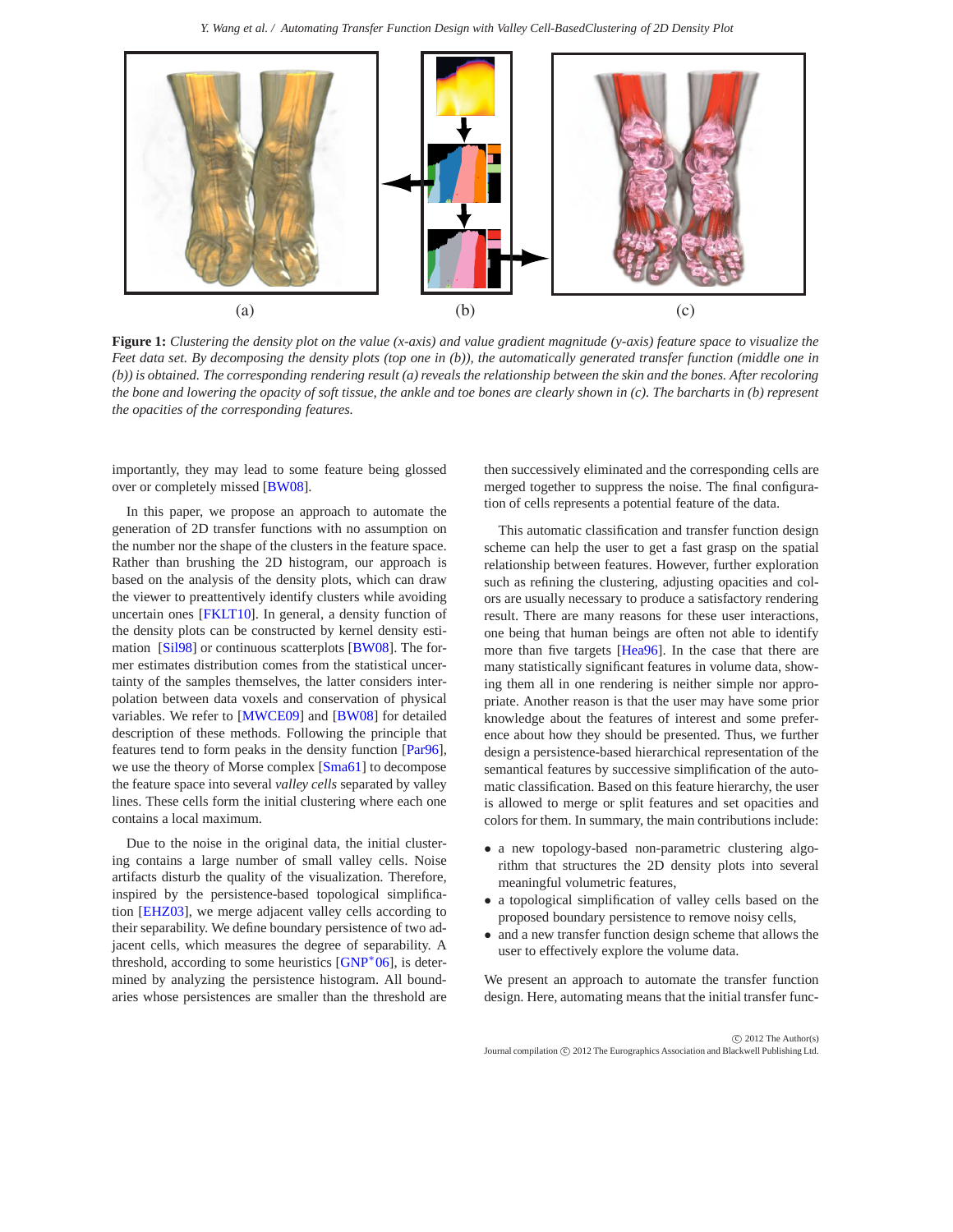<span id="page-2-2"></span>tion is automatically generated and the feature hierarchy is automatically adjusted within the user interaction. Fig. [1](#page-1-0) shows an example of our classification results on the CT Feet data set by clustering the density plot of the value and value gradient magnitude. The rest of the paper is organized as follows. We provide the related work in Section [2.](#page-2-0) The valley cell decomposition and automatic transfer function design are described in Section [3](#page-2-1) and Section [4.](#page-5-0) Finally, the implementation and experiment results are presented in Section [5](#page-6-0) and the conclusions are drawn in Section [6.](#page-7-1)

# <span id="page-2-0"></span>**2. Related Work**

Previous work related to our work is divided into three different categories: multi-dimensional transfer function, topology-based transfer function, and Morse-Smale (MS) complex.

**Multi-dimensional Transfer Function.** Since 1D transfer functions cannot identify different materials with similar intensities, the 2D transfer functions based on scalar values and gradient magnitudes are proposed [\[Lev88\]](#page-9-0). They are very effective in extracting multiple materials and their boundaries. Inspired by this work, several effective metrics are incorporated into the feature space, such as curvature [\[KWTM03\]](#page-8-4), feature size [\[CM08\]](#page-8-5), and ambient occlusion [\[CM09\]](#page-8-6). With the feature space constructed by these metrics, the structures of interest in a volumetric data set can be characterized. However, adding dimensions to the feature space further complicates the problem of the transfer function design.

To reduce the number of degrees of freedom in transfer function design, several semi-automatic methods are proposed which provide the user with some suggestive transfer functions. By using machine learning algorithms to analyze these feature spaces, such as the ISODATA [\[TM04\]](#page-9-4), hierarchal clustering [SVG06], kernel density estimation [\[MWCE09\]](#page-9-1), and Gaussian mixture model [\[WCZ](#page-9-5)<sup>∗</sup> 11], the suggestive transfer functions can be automatically obtained. Unfortunately, most of these algorithms require the user to specify several parameters before the clustering. This poses a great workload to the user. Following [\[MWCE09\]](#page-9-1), our clustering method also works on the continuous feature space but it does not require the number of the histogram bins. Although the hierarchal clustering algorithm [ $\text{\r{S}V}\text{\r{G06}}$ ] does not require the number of clusters, its classification results are sensitive to the initial clustering result while our density function-based clustering resolves this issue.

**Topology-based Transfer Function.** Because topology is convenient to characterize global structures of the data set, it has been introduced into the transfer function specification. Based on the analysis of 3D field topology Fujishiro et al. [\[FAT99\]](#page-8-7) proposed an automating transfer function design scheme. Takahashi et al. [\[TTFN05\]](#page-9-9) used the topological attributes derived from the contour tree to define transfer

 $\odot$  2012 The Author(s) Journal compilation  $\circled{c}$  2012 The Eurographics Association and Blackwell Publishing Ltd. functions. In order to distinguish distinct features that share the same scalar value, Weber et al. [\[WDC](#page-9-10)<sup>∗</sup> 07] indexed various subregions of a volume by using contour tree and applied separate transfer functions for each subregion. Zhou et al. [\[ZT09\]](#page-9-11) further extended this work by introducing contour tree-controlled residue flow model and color harmonic to automatically generate appropriate transfer function for each subregion. Unlike these works, our work focuses on the automating of the 2D transfer function design based on the analysis of the topological structures of 2D density plots.

**Morse-Smale Complex.** The MS complex provides an abstract representation of the gradient flow behavior of a scalar field [\[Sma61\]](#page-9-8). However, it was originally developed for smoothing functions. By extending its construction to piecewise linear 2-manifolds, Edelsbrunner et al. [\[EHZ03\]](#page-8-1) used it to perform a controlled simplification of the height field. Bremer et al. [\[BHEP04\]](#page-7-2) improved this algorithm and described a multiresolution representation to approximate the simplified results. Through repeated application of atomic cancellation operations, Gyulassy et al. [\[GNP](#page-8-2)<sup>∗</sup> 06] used discrete MS complex to simplify volumetric data. To accurately extract salient edges on the surface, Weinkauf et al. [\[WG09\]](#page-9-12) introduced a new concept of separatrix persistence, which treats ridge lines and valley lines independently. By measuring the significance of the boundary between two adjacent cells, our proposed boundary persistence can be used to maximize the separability of the extracted structures.

#### <span id="page-2-1"></span>**3. Topology-based Non-Parametric Clustering**

Our topology-based clustering method decomposes the feature space into several clusters. Compared to previous meth-ods [\[MWCE09,](#page-9-1) [WCZ](#page-9-5)<sup>\*</sup>11], our method does not make any assumption on the number or shape of the clusters. In order to perform peak-valley analysis, we apply the theory of Morse complex [\[Sma61\]](#page-9-8). For a smooth function, nonintersecting ridge lines and valley lines exit between saddles and extreme where each saddle is connected with two maxima via ridge lines and two minima via valley lines. The valley (ridge) lines together with their ending points decompose the domain into non-overlapping valley (ridge) cells where each one contains an isolated maximum (minimum).

Our decomposition algorithm is inspired by the Morse complex construction scheme in [\[EHZ03\]](#page-8-1). As in [\[EHZ03\]](#page-8-1), we tessellates the feature space into a 2D triangular mesh, which enforces a piecewise linear approximation of the density function. This discrete representation enable fast critical points identification and ridge line, valley line tracing. However, it also introduces degeneracy, for example, multi-fold saddles and intersecting valley or ridge lines. Special treatments such as path extension are proposed in [\[EHZ03\]](#page-8-1) to deal with the degeneracy and construct Morse complex. The main difference between our algorithm and [\[EHZ03\]](#page-8-1) is due to that our goal is to extract valley cells not the MS com-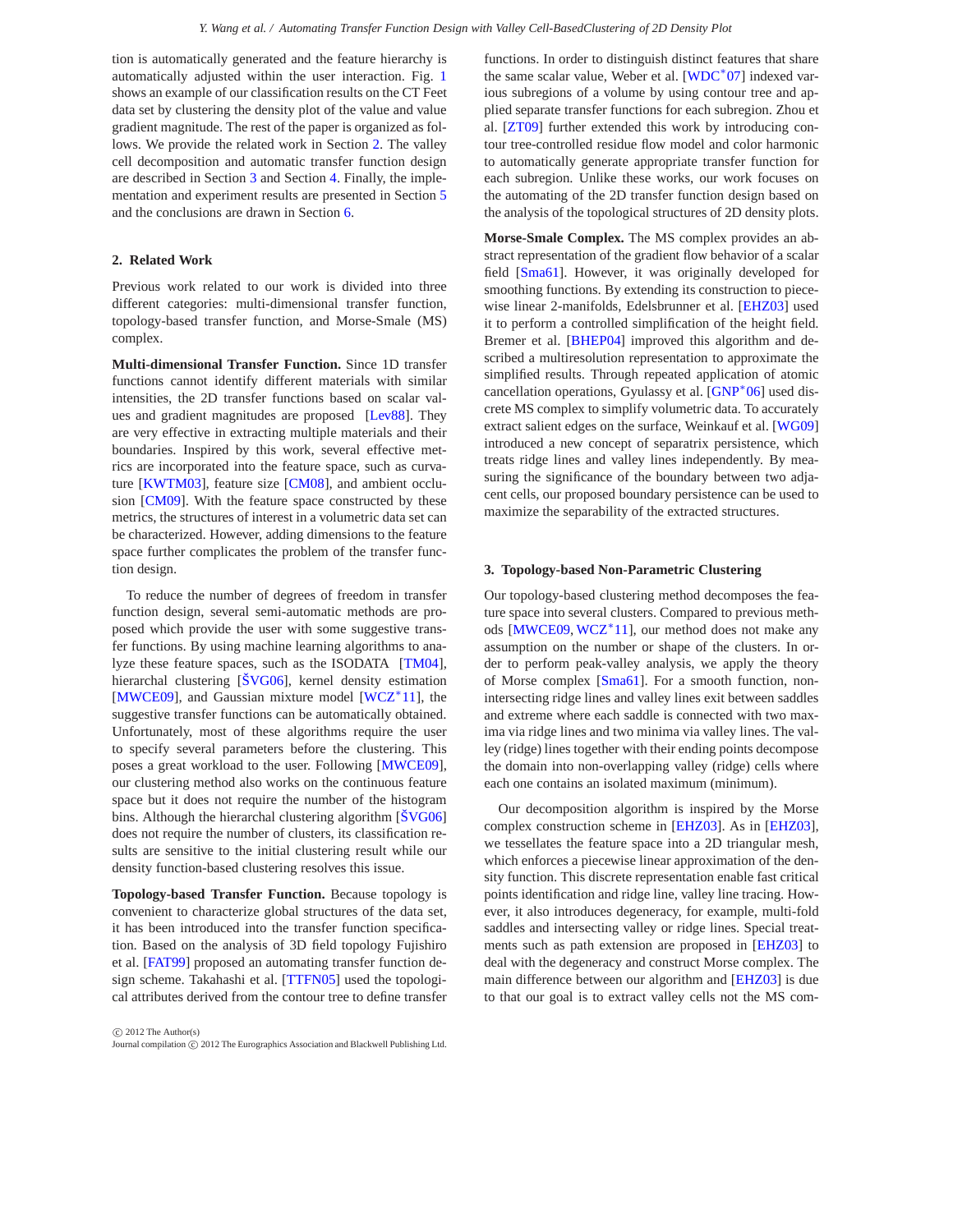<span id="page-3-2"></span>

<span id="page-3-0"></span>**Figure 2:** *The pipeline of our clustering algorithm illustrated with the 2D density plot of the Feet data set (value on the x-axis and value gradient magnitude on the y-axis). First, the critical points are identified where maxima are colored in red, saddles in green, and minima in blue in (a) and the valley lines are extracted shown in yellow. Due to the low resolution (*256 $\times$  256) *of the density plot the obtained valley lines are not smooth. Then, the density plot is decomposed into several valley cells (b) where each cell has a maximum and the bar chart of sorted boundary persistence (d) is provided. By analyzing the bar chart, the valley cells are simplified with a threshold and most of the small valley cells are merged in the results (c).*

plex. No saddle-maximum relation has to be determined in the line tracing stage, and we simplified the special treatments needed to deal with the degenerated cases. The boundary persistence introduced in section 3.2 can be considered as an analogue of the saddle-maximum pair persistence in [\[EHZ03\]](#page-8-1) and is calculated later in the decomposition stage using an effective region growing technique [\[HP74\]](#page-8-8). Finally, we remove insignificant cells introduced by the noise with a modified persistence based topological simplification process. Afterwards, each cluster formed by merging valley cells represents a potential feature in the volume data as shown in Fig. [1.](#page-1-0) Fig. [2](#page-3-0) illustrates the pipeline.



<span id="page-3-1"></span>**Figure 3:** *The classification of a vertex in blue is determined by the relative value of the vertices in its star. The neighboring vertices are colored red if its value is larger and green if its value is smaller.*

#### **3.1. Tracing Valley Lines**

Following the definition in [\[EHZ03\]](#page-8-1), the *star* of a vertex *u* consists of all simplices (vertices, edges and triangles) that

share *u* as a vertex, and the *lower star* consists of the simplices that have *u* as the highest vertex. We define a *lower wedge* as a contiguous section of lower star. As shown in Fig. [3,](#page-3-1) the lower wedge of *u* contains a number  $k + 1$  of wedges. The vertex *u* is defined as a *regular* if  $k = 0$  and a *k-fold saddle* if  $k \geq 1$ .

After identifying the critical points, we trace  $k+1$  paths of steepest descending from every *k*-fold saddle. Starting from each saddle, each path follows a sequence of steepest descent edges. When the function is smooth, each path will terminate at a minimum  $(m_1, m_2, m$  in Fig. [4\)](#page-4-0). For degenerated cases caused by piecewise linear discretization, we terminate the path when it hits: (a) another saddle  $(S_5$  in Fig. [4\(](#page-4-0)a)) or (b) a previously traced path at a regular point (**J** in Fig. [4\(](#page-4-0)b)) .

In case of Fig. [4\(](#page-4-0)b), we consider vertex J as an *artificial* saddle because it is the maximum vertex on the path separating regions  $R_2$  and  $R_3$ . Then, each boundary between adjacent cells has at least one saddle, which is a local maximum of the density function on that boundary.

#### **3.2. Valley Cell Construction**

In order to construct the valley cells, we use the region growing method from [\[HP74\]](#page-8-8). Starting from each maximum, this technique recursively grows the regions of neighboring triangles and stops at the valley lines or the triangles whose vertices are minima. During the growing procedure, we also construct the correspondence between maxima and saddles.

**Saddles Update:** After the region growing, each saddle has a connected maximum set. For correct merging of valley cells later, we have to adjust the correspondence between saddles and maxima. We calculate its persistence by taking the smaller difference between the saddle and the maxima. As shown in Fig. [4,](#page-4-0) some saddles belong to more than one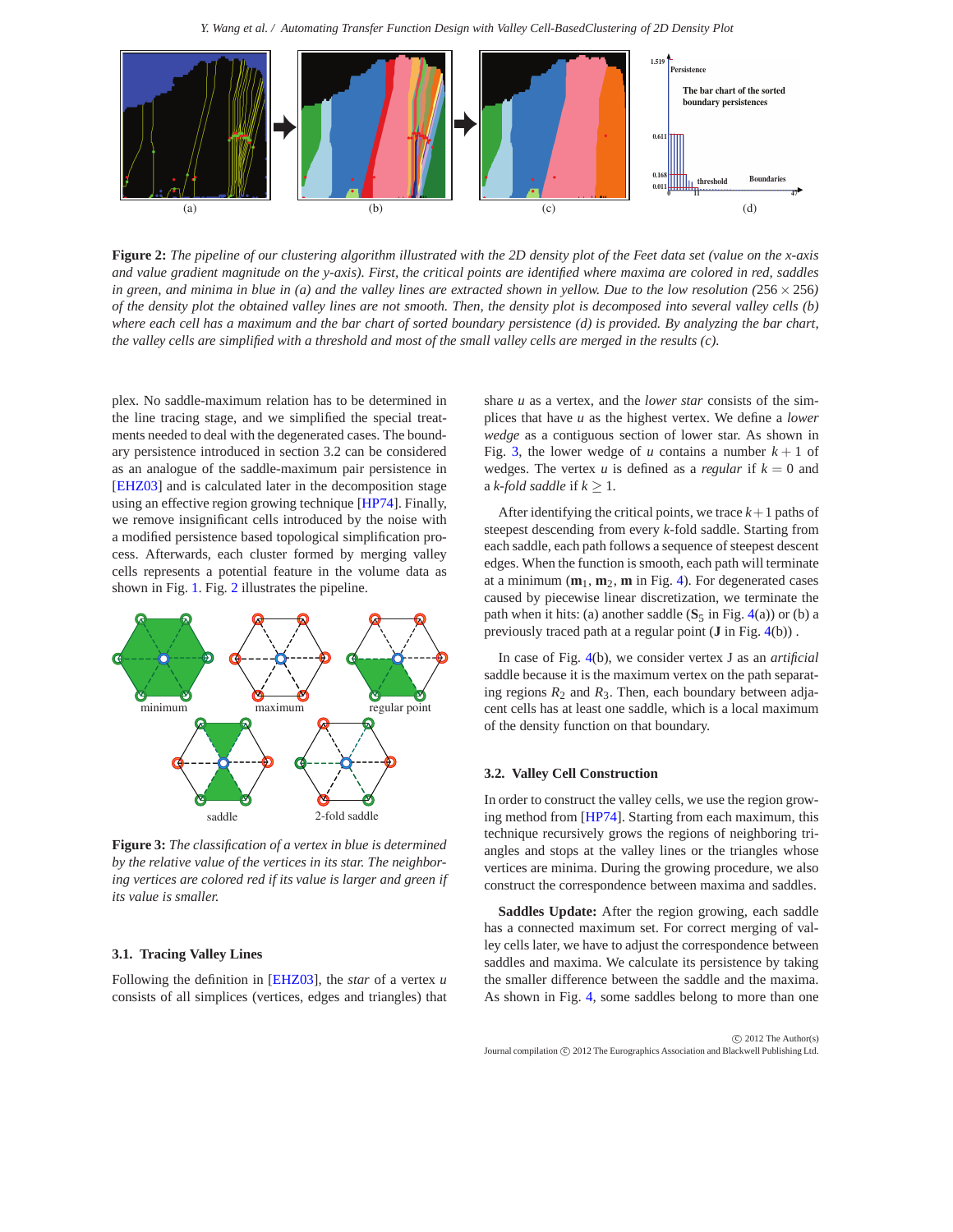<span id="page-4-3"></span>

<span id="page-4-0"></span>**Figure 4:** *Two degenerated cases when tracing valley lines: (a) paths ending at a saddle S*5*; (b) paths ending at a junction J. To ensure that every boundary element is associated with at least one saddle, the junction J is regarded as an artificial saddle.*

cell in the degenerated cases. In Fig.  $4(a)$  $4(a)$ , saddle  $S_5$  belongs to six cells. In Fig. [4\(](#page-4-0)b), the artificial saddle *J* belongs to 4 cells. In other words, they have been associated to more than two maxima. To resolve this issue, we introduce saddle duplication. If the maximum set of the saddle **S** has *k* maxima, we duplicate  $k - 1$  saddle as shown in Fig [5.](#page-4-1) This is similar to the unfolding of the *k*-fold saddle [\[EHZ03\]](#page-8-1). However, we only duplicate the saddle without paths.



<span id="page-4-1"></span>**Figure 5:** *Duplication of a saddle where several valley lines meet. (Left) Three valley lines cross at the saddle S; (Right) The original saddle S is replaced by three saddles S*1*,S*2*, and S*3*.*

**Boundary Persistence:** Up to now, each saddle has a set of two maxima and each boundary has at least one saddle. To define the degree of separation of two adjacent cells, we introduce the boundary persistence, which is defined as the minimal persistence of its saddles. Although it is still defined by the persistence of saddles, it determines the lifetime of the boundary in the merging procedure.

## **3.3. Valley Cell Simplification**

Due to the discretization of the density plots and the noise in the original data, there are a large number of small valley cells after the region growing procedure. Since the goal of volume exploration is to reveal semantic features in volume data, we introduce a boundary persistence-based cell

 c 2012 The Author(s) Journal compilation  $\circled{c}$  2012 The Eurographics Association and Blackwell Publishing Ltd. simplification process to remove the noisy cells. Similar to the saddle maximum pair persistence [\[EHZ03\]](#page-8-1), the boundary persistence measures the separability of the peaks on adjacent cells. Therefore, we use it to determine the order of cell merging because the cells caused by the noise usually have a small persistence.

We successively eliminate the boundary associated with the smallest persistence and merge the corresponding cells together until a given persistence threshold is reached. Consistency of the boundary persistence is maintained by updating the cells after every merging. Fig. [2\(](#page-3-0)d) shows that a high percentage of persistence takes place at a very small value. Gyulassy et al. [\[GNP](#page-8-2)<sup>∗</sup> 06] observed that 10% of the maximal persistence is sufficient to detect and remove all insignificant features in their case. For density plot, our experience indicates that 0.1% −1.5% is sufficient. As shown in Fig. [2\(](#page-3-0)c), most of cells are merged with the threshold 0.5% of the maximal persistence. With this default threshold, our algorithm automatically generates meaningful clusters. To help the user to select a proper threshold, we additionally provide a persistence bar chart to reveal the noise level of the density function.

### <span id="page-4-2"></span>**3.4. Comparison to Other Clustering Algorithms**

In principle, our Morse complex-based clustering algorithm is a new variant of watershed transformation [\[RM00\]](#page-9-13) but in a hierarchical sense. For twice continuously differentiable functions, its decomposition result is similar to the watershed transformation. The major difference between them is the hierarchy construction algorithms. To determine the separability of boundaries between clusters, hierarchical watershed segmentation [\[Beu94\]](#page-7-3) requires first flooding the cluster and then detecting whether overflows occur and mean shift involves a computationally expensive process [\[Sha03,](#page-9-14) [ZZM10\]](#page-9-15) to find saddles between clusters. Instead, such relation in our algorithm is intrinsically determined in the region growing procedure, which can be carried out quickly using flood-fill. In addition, we are the first who apply those techniques for the automatic design of transfer functions.

Concerning this, Maciejewski et al. [\[MWCE09\]](#page-9-1) clearly show the need for an automatic transfer function design for volume data. Their approach clusters the feature space based on frequency binning of the 1D density histogram where regions with similar frequencies are regarded as one cluster. In more detail, their approach estimates a 1D histogram *h*(*f*) from a density  $f(x, y)$  given over a 2D feature space  $(x, y)$ . The size of the bins of the 1D histogram h are finally used to cluster the feature space  $(x, y)$  and to build up the transfer function. Unfortunately, only the value of the density  $f(x, y)$ in the feature space is considered but not the position  $(x, y)$ , although the same value of the density  $f(x, y)$  which appears in different regions in the feature space (*x*, *y*) might belong to different structures within the volume data. Thus, our ap-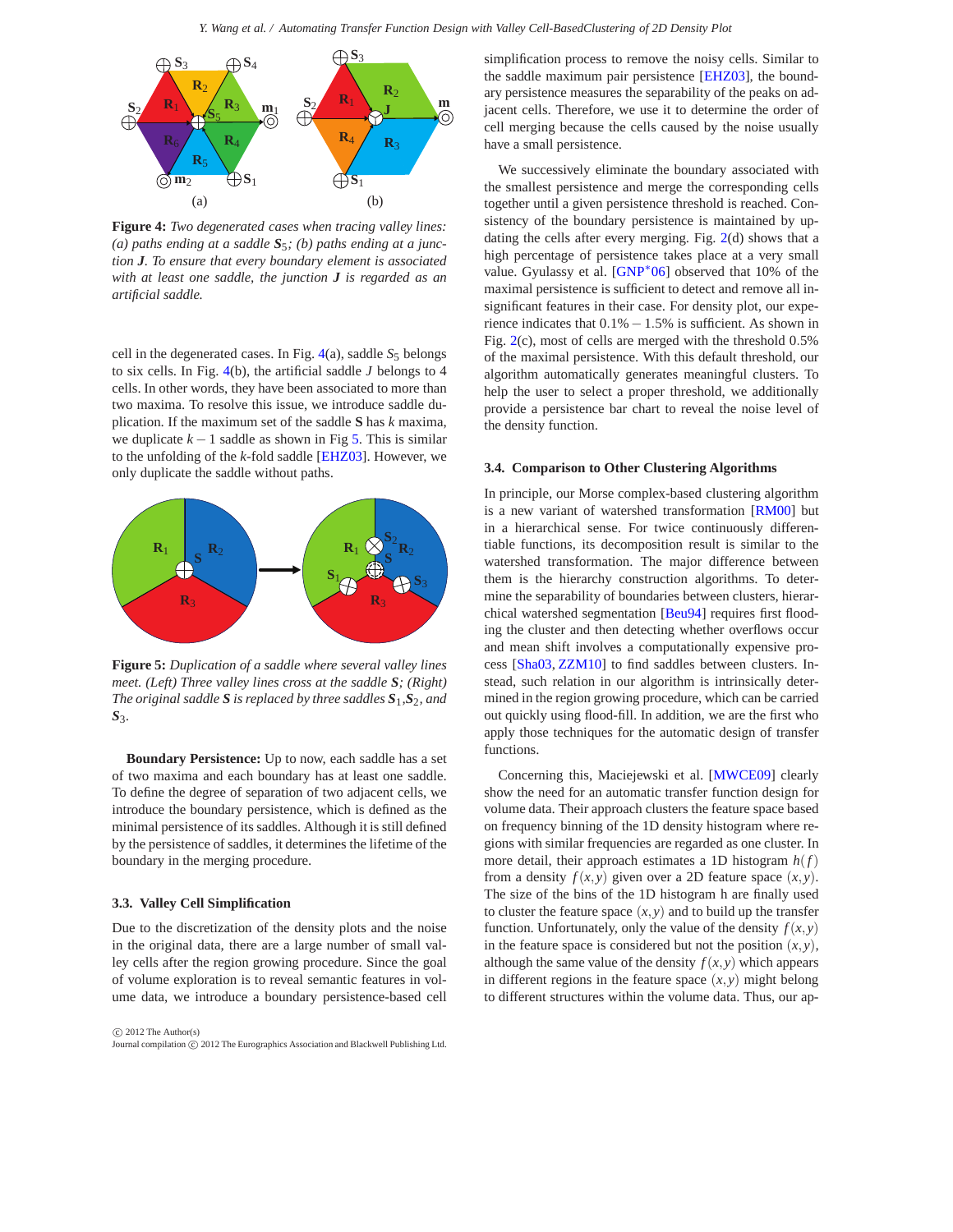<span id="page-5-3"></span>proach also considers the position within the feature space by directly considering topological information.

Fig. [6](#page-5-1) illustrates the comparison of the clustering results produced by these two algorithms on a 1D density function. This density function consists of the two mixture Gaussian functions. It can be seen that our method separates the density function into two parts, while the binning method groups it into three bins where each bin has several same colored disjoint segments after setting the bin number of the density histogram to 3. A visible peak in the feature space corresponds to an interesting feature, which has been demonstrated in [\[KD98\]](#page-8-9), while frequency binning lacks an intuitive explanation.



<span id="page-5-1"></span>**Figure 6:** *Comparison of the frequency binning-based clustering method result and our method. (a) After specifying the bin size of the density histogram to 3, the binning method groups the density function into 9 segments; (b) our method separates it into two clusters.*

# <span id="page-5-0"></span>**4. Transfer Function Design**

With a certain persistence threshold, our clustering algorithm decomposes the 2D density plot into several valley cells. Each cell represents a potential structure within the volume data. Similar to  $[MWCE09, WCZ^*11]$  $[MWCE09, WCZ^*11]$  $[MWCE09, WCZ^*11]$ , we generate a transfer function by coloring these cells. By using a qualitative color scheme [\[Bre04\]](#page-7-4), different cells can be well distinguished in the feature space. However, the user is often not able to identify more than five targets [\[Hea96\]](#page-8-3). Although we can automatically select the persistence threshold so that there are always no more than five clusters left after the simplification, we do not think this is appropriate because there is no guarantee that the number of significant features in a volume data is always below five. Instead, we set a safe persistence, just enough to remove the noise and construct a hierarchical tree to reveal the level of significance. From our experience, the number of remaining clusters are usually less than 10 using a threshold of 1% of the maximal persistence. Based on this tree, we introduce a new opacity transfer function generation method to maximize the differences between different features.

## **4.1. Hierarchy Construction**

After the valley cell construction, each boundary between two adjacent cells is associated with a boundary persistence which determines the order of cell merging operation. The tree can be constructed by merging the initial valley cells with a progressively increasing persistence threshold. If the boundary between two adjunct cells is removed, we build the parent and child relationships and update the maximum sets and boundary persistences of the other boundaries. In this tree, the root corresponds to the cell with the largest local maximum. Fig. [7](#page-5-2) shows the tree constructed for the Feet data set.



<span id="page-5-2"></span>**Figure 7:** *The tree construction for the density plot of the Feet data set. (a)Three snapshots in the merging process. (b)The constructed tree.*

With this tree, the user can interactively merge and split features. When the user selects one cell, the cells which can be merged or split are highlighted. This makes the exploration of the feature's hierarchy convenient. By default, we do not introduce new color in merging and splitting. After merging two cells, the cell with the smaller maximum is colored the same as the one with a larger maximum, while the cell generated by splitting is colored by its original color before merging. Certainly, the user can also assign new color.

### **4.2. Opacity Transfer Function Generation**

**Cell Persistence** When removing the boundary between two adjacent cells, these cells as well as their corresponding features are merged together. Thus, we define the persistence of each cell as the smallest persistence of its boundaries, which reflects the degree of separation of the corresponding features.

**Initial Opacity Range** Usually, the feature with a small size is occluded by other features. To help the user perceive all features, the opacity range for each node in the tree is computed by:

$$
\alpha_i = \alpha_{\min} + \frac{W}{s_i \cdot p_{c_i}} g(d_i),
$$

where  $\alpha_{\min}$  is the minimum opacity specified by the user, and  $s_i$  is the feature size and  $p_{c_i}$  is the cell persistence of the node *i*. *W* is the normalization weight, which normalizes the  $1/(s_i \cdot p_{c_i})$  into [0, 1], and  $g(d_i)$  is a depth-based control function:

$$
g(d_i) = \frac{d_i - d_{\min}}{d_{\max} - d_{\min}},
$$

where  $d_i$  is the depth of node  $i$  in the merge tree and  $d_{\text{min}}$  and *d*max are the minimum and maximum depth. The opacity bar charts in Fig.  $1(b)$  $1(b)$  show the automatically generated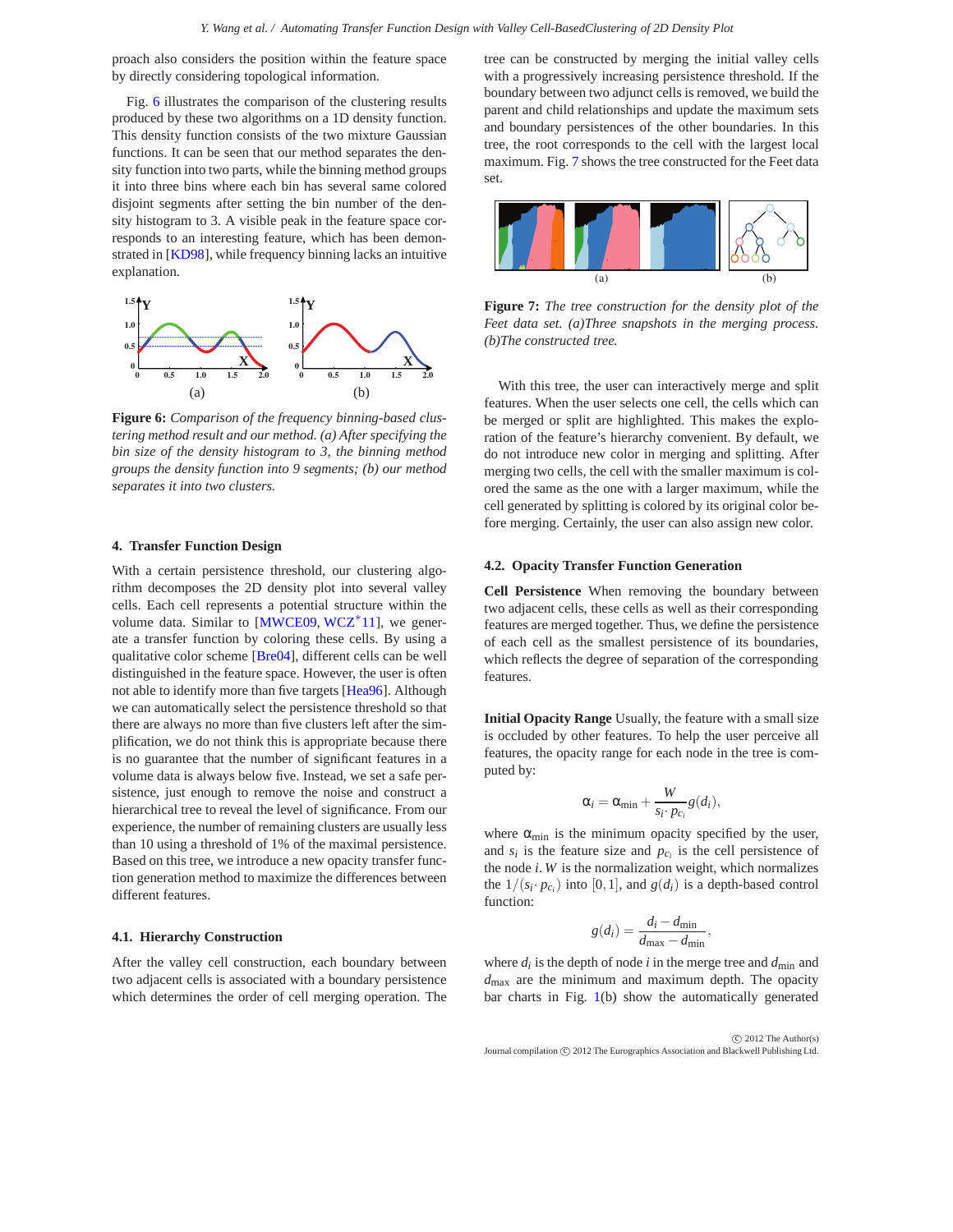<span id="page-6-1"></span>

|                        | Ours         | MIW [MWCE09] |
|------------------------|--------------|--------------|
| Parameter plot         | density plot | density plot |
| features specification | peak         | binning      |
| Number of features     | automatic    | specified    |
| Merging of features    | persistence  | no guideline |
| Interactive refinement | hierarchy    | arbitrary    |

**Table 1:** *Properties of our method to previous work.*

opacity for each feature where skin and air are set to very low opacities. We do not expect that the initial opacities always produce desired rendering results. Thus, we allow the user to manually adjust the opacity value for each cell.

**Gaussian Transfer Function** With the automatically obtained opacity ranges, we use the Gaussian transfer function (GTF) which can facilitate high quality pre-integrated volume rendering  $\left[\text{KPI}^*03\right]$  to generate actual opacity values:

$$
\alpha(x) = \alpha_{\max} e^{-\frac{1}{2}(x-\mu)^T \Sigma^{-1}(x-\mu)},
$$

where  $\alpha_{\text{max}}$  is the determined opacity range and  $\Sigma^{-1}$  is density covariance in the corresponding valley cell. By default,  $\mu$  is the position of the maximum. When the maximum is located near the boundaries,  $\mu$  is set as the center of the cluster. To avoid that the Gaussian function makes contribution to other features, we compute a bounding box for its corresponding valley cell. The opacity on the region outside the bounding box is zero.

### **4.3. Comparison to the State of the Art**

In this section, we qualitatively compare this method with the approach in [\[MWCE09\]](#page-9-1). We refer this approach as MIW. Both these two methods are based on density plots. However, there are four main differences. First, the clustering principles are different as discussed in Section [3.4.](#page-4-2) Second, MIW requires the user to specify the number of histogram bins, while our method can automatically determine the number of features. Third, MIW does not provide any guideline for parameter space simplification, our method uses cell persistence. Last, their initial classification result can be arbitrarily merged and split, while our hierarchy representation can help the user effectively explore features of interest.

### <span id="page-6-0"></span>**5. Experiment and Discussion**

We have implemented and tested our approach on a PC with an Intel Core 2 Duo E6320 1.8 GHZ CPU, 2.0 GB RAM, and an NVIDIA Geforce GTX 260 video card (256 MB video memory) using the Cg Language. For the density plots provided by CSPs, we use the code of [\[BW09\]](#page-7-5). By setting the error threshold to 50 and the resolution to  $256^2$ , the density plots can be generated in less than 1 hour. After obtaining the density plots, our clustering algorithm finishes the

 $\odot$  2012 The Author(s) Journal compilation  $\circled{c}$  2012 The Eurographics Association and Blackwell Publishing Ltd. volume classification in 10 seconds and results in an interactive volume exploration. Note that the rendering performance gradually decreases with the number of valley cells, because the GTF-based volume rendering is directly evaluated on the GPU. In general, the number of valley cells is less than 10, which results in a volume rendering frame rate of approximately 25 fps.

#### **5.1. Medical Data**

Fig. [8](#page-7-6) shows an example that classification of the value and value gradient magnitude feature space in the Teeth data set. By simplifying this density plot with persistence threshold 1.0% of the maximal persistence, our method automatically clusters this density plot into twelve parts and obtains an initial classification result as shown in Fig.  $8(a)$  $8(a)$ , where enamel and pulp are revealed but not clearly due to some noise. Through merging of some cells located at the region of low densities and adjusting their colors and opacities, we obtain a better result where the spatial relation among enamel, dentine, and pulp are clearly revealed, as shown in Fig. [8\(](#page-7-6)c).

In the above example, each cell in the density plot corresponds to a meaningful feature. While our clustering algorithm is based on topology-based peak analysis, it cannot guarantee that the user is interested in all extracted features, especially some features produced by noise. Thus, merging the uninteresting features not only facilitates the exploration of feature space but also improves the classification quality. Fig. [9](#page-8-11) shows the effectiveness of our exploration scheme in surgery repair on a CT facial deformity data set  $(512 \times 512 \times 361)$ . The data set was acquired from a facial deformity patient where the regions located near the upper jaw and the top of the skull are damaged. The damaged regions must be identified before the surgical planning procedure. We obtained the initial result (Fig.  $9(a)$  $9(a)$ ) after decomposing the density plot of value and value gradient magnitude feature space into 7 cells (the middle one in Fig. [9\(](#page-8-11)b)). A lesion and a damaged region in cyan where some teeth are absent are seen, but the relationship between these regions to the skull and the face is not clear. By examining each cell, we found that the corresponding features of peach, pale green and blue cells are skin and then merged them into one cell (the bottom one in Fig. [9\(](#page-8-11)b)). After recoloring and adjusting their opacities, a better result (Fig. [9\(](#page-8-11)c)) was achieved, where the lesion in cyan and the damaged region with some teeth absent are clearly illustrated. Fig. [9\(](#page-8-11)c) shows the corresponding feature of each cell. We can see the skin, bone and lesion are clearly differentiated.

#### **5.2. Simulation Data**

To demonstrate the effectiveness of our approach on simulation data sets, an experiment was conducted on the Supernova data set  $(432 \times 432 \times 432)$ . In this data, scientists are interested in the turbulent structures which are near the core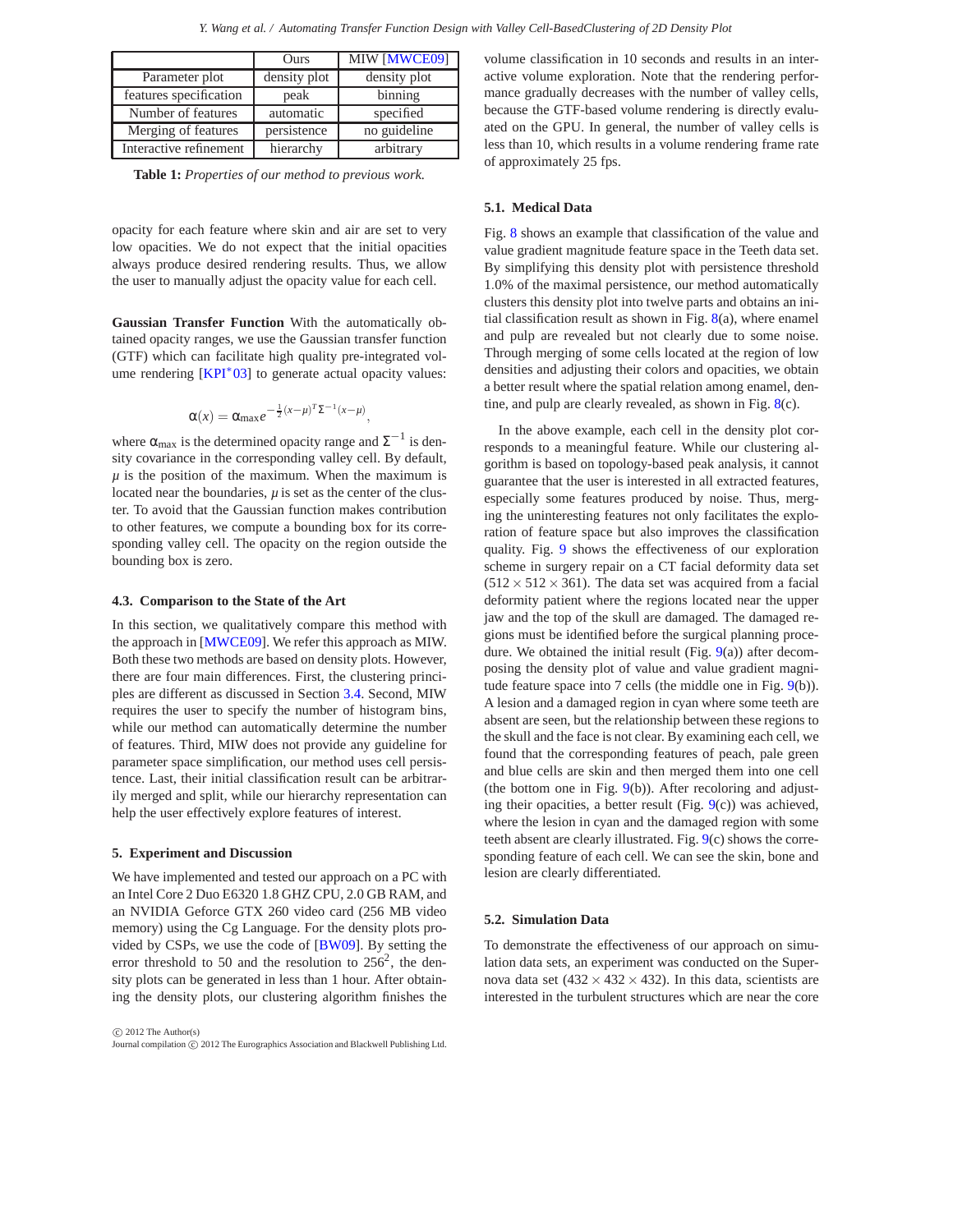<span id="page-7-7"></span>

<span id="page-7-6"></span>**Figure 8:** *Exploring the CT Teeth data set using the density plot on the value (x axis) and value gradient magnitude (y axis) feature space. (a) The result with the automatically generated transfer function; (b) By merging several small cells and recoloring the left cells, the spatial relations among enamel, dentine and pulp are clearly shown.*

of the supernova but occluded by the outer layer. To reveal these structures, we apply our automating transfer function generation method to decompose the density plot of scalar value and value gradient magnitude feature space and obtain five clusters, as shown in the left of Fig. [10.](#page-9-16) From the initial rendering result, we can see that the cell in sky blue corresponds to the inner turbulent structure. Unfortunately, the opacities of other features are too small to reveal their structures. After examining each feature, we find two different outer layers for two cores and another inner layer in the left core. By recoloring and adjusting their opacities, the spatial relationship between the inner turbulent structures and the out layers is well illustrated.

For the extraction of features from some scientific data sets, the domain scientist usually has specific knowledge about the feature space construction. For example, the vortices exist in regions with large vorticity and small pressure in some turbulent data sets. Nonetheless, the scientist cannot easily identify these regions. To demonstrate the effectiveness of our method in classification of knowledge-aware feature space, we conducted an experiment on the Turbulent data set produced by a 128-cubed simulation of a compressible and turbulent slip surface. By decomposing the density plot (Fig.  $11(a)$  $11(a)$ ) with pressure on the x-axis and vorticity on the y-axis, we obtained a classification result (Fig. [11\(](#page-9-17)b)), where regions with large vorticities and small pressures are decomposed into two large cells. After recoloring and ad-justing their opacities, a desired rendering result (Fig. [11\(](#page-9-17)c)) is obtained, which clearly reveals the kinking and tangling vortex tubes.

## <span id="page-7-1"></span>**6. Conclusion**

This paper introduces a new transfer function design with a unique capability to capture the data characteristics, while still affording favorable user interactivity. This flexibility is especially helpful for inexperienced users because it can automatically provide a suggestive volume classification by decomposing density plots. By allowing the user to interactively explore the pre-computed clusters in the feature space, he/she gets an initial understanding of the underlying data set. With a feature hierarchy, the uninterested features can be merged or removed to improve the visualization quality. This scheme has proven to be effective and efficient over various types of volumetric data.

In the future, we would like to extend our approach to decompose 3D volume by browsing the idea from the 3D morse complex [\[EHNP03\]](#page-8-12). Likewise, analysis of the density volume can well classify the time-varying data set.

### **7. Acknowledgment**

This paper was partially supported by the Knowledge Innovation Project of Chinese Academy of Sciences (No. KGGX1-YW-13), National Natural Science Foundation of China (No. 60902104), Natural Science Foundation of Guangdong Province (No. S2011040000433). The datasets are courtesy of General Electric, Xinliang Li, the Terascale Supernova Initiative, and the OsiriX Foundation.

#### **References**

- <span id="page-7-3"></span>[Beu94] BEUCHER S.: Watershed, hierarchical segmentation and waterfall algorithm. *Mathematical morphology and its applications to image processing* (1994), 69–76. [5](#page-4-3)
- <span id="page-7-2"></span>[BHEP04] BREMER P., HAMANN B., EDELSBRUNNER H., PASCUCCI V.: A topological hierarchy for functions on triangulated surfaces. *IEEE Transactions on Visualization and Computer Graphics 10*, 4 (2004), 385–396. [3](#page-2-2)
- <span id="page-7-4"></span>[Bre04] BREWER C.: *Designing better Maps: A Guide for GIS users*. Environmental Systems Research, 2004. [6](#page-5-3)
- <span id="page-7-0"></span>[BW08] BACHTHALER S., WEISKOPF D.: Continuous scatterplots. *IEEE Transactions on Visualization and Computer Graphics 14*, 6 (2008), 1428–1435. [2](#page-1-1)
- <span id="page-7-5"></span>[BW09] BACHTHALER S., WEISKOPF D.: Efficient and adaptive rendering of 2-D continuous scatterplots. *Computer Graphics Forum 28*, 3 (2009), 743–750. [7](#page-6-1)

 $\circ$  2012 The Author(s) Journal compilation  $\odot$  2012 The Eurographics Association and Blackwell Publishing Ltd.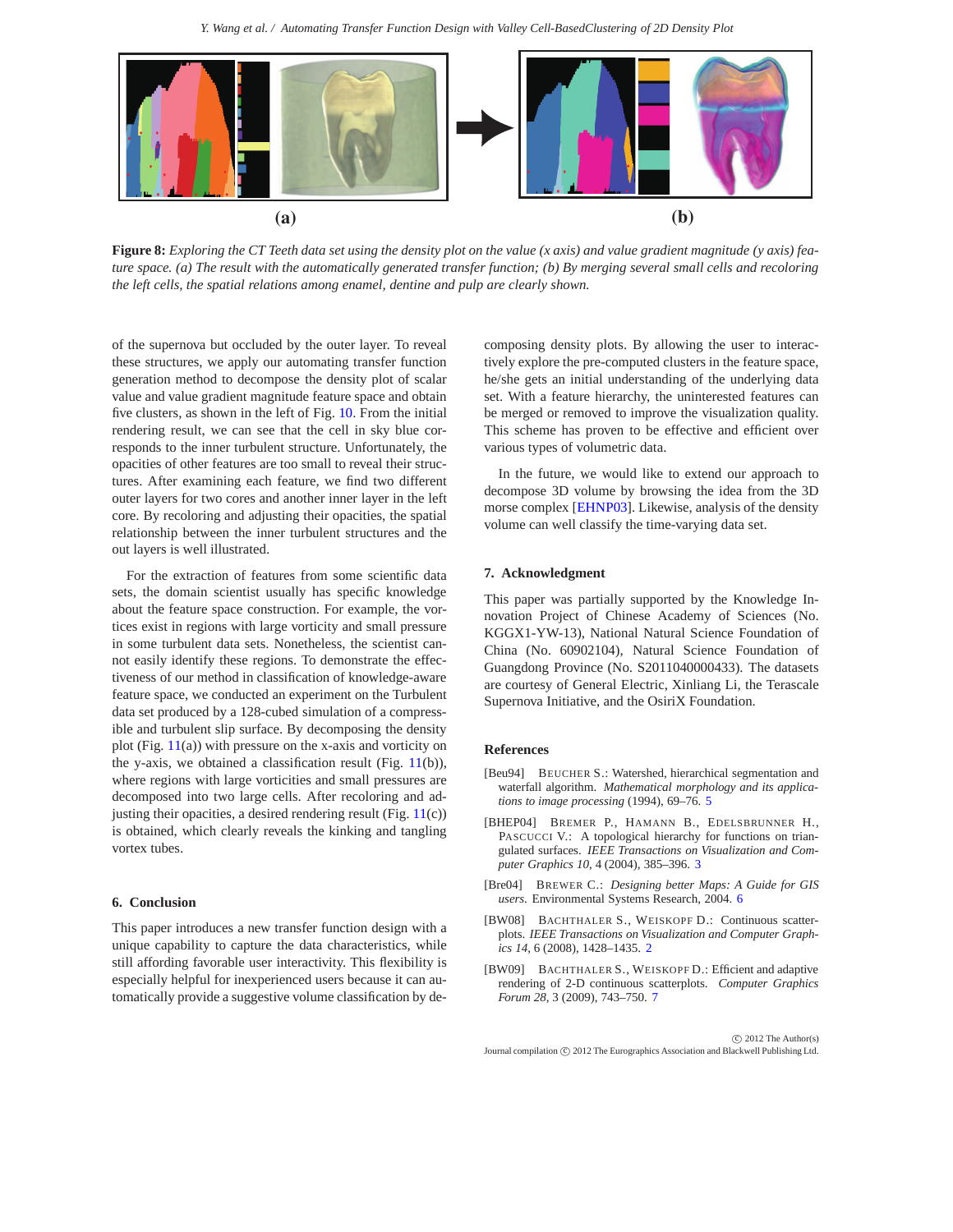

<span id="page-8-11"></span>**Figure 9:** *Exploring the CT facial deformity data set using the density plot on the value and value gradient magnitude feature space (top one in (b)). The automatically generated transfer function (middle one in (b)) and its corresponding rendering result (a). After merging the peach, pale green and blue cells and recoloring and adjusting their opacities, a new transfer function (bottom one in (b)) and its corresponding rendering result (c) is obtained, and the corresponding features of the four clusters in the new transfer function are shown in (d). The barcharts in (b) represent the opacities of the corresponding features.*

- <span id="page-8-5"></span>[CM08] CORREA C., MA K.: Size-based Transfer Functions: A New Volume Exploration Technique. *IEEE Transactions on Visualization and Computer Graphics 14*, 6 (2008), 1380–1387. [3](#page-2-2)
- <span id="page-8-6"></span>[CM09] CORREA C., MA K.: The Occlusion Spectrum for Volume Visualization and Classification. *IEEE Transactions on Visualization and Computer Graphics 15*, 6 (2009), 1465–1472. [3](#page-2-2)
- <span id="page-8-12"></span>[EHNP03] EDELSBRUNNER H., HARER J., NATARAJAN V., PASCUCCI V.: Morse-Smale complexes for piecewise linear 3 manifolds. In *Proceedings of the nineteenth annual symposium on Computational geometry* (2003), pp. 361–370. [8](#page-7-7)
- <span id="page-8-1"></span>[EHZ03] EDELSBRUNNER H., HARER J., ZOMORODIAN A.: Hierarchical MorsealSmale Complexes for Piecewise Linear 2-Manifolds. *Discrete and Computational Geometry 30*, 1 (2003), 87–107. [2,](#page-1-1) [3,](#page-2-2) [4,](#page-3-2) [5](#page-4-3)
- <span id="page-8-7"></span>[FAT99] FUJISHIRO I., AZUMA T., TAKESHIMA Y.: Automating transfer function design for comprehensible volume rendering based on 3D field topology analysis. In *Proceedings of IEEE Visualization'99* (1999), pp. 467–563. [3](#page-2-2)
- <span id="page-8-0"></span>[FKLT10] FENG D., KWOCK L., LEE Y., TAYLOR R.: Matching Visual Saliency to Confidence in Plots of Uncertain Data. *IEEE Transactions on Visualization and Computer Graphics 16*, 6 (2010), 980–989. [2](#page-1-1)

 $\odot$  2012 The Author(s)

Journal compilation  $\odot$  2012 The Eurographics Association and Blackwell Publishing Ltd.

- <span id="page-8-2"></span>[GNP∗06] GYULASSY A., NATARAJAN V., PASCUCCI V., BRE-MER P., HAMANN B.: A topological approach to simplification of three-dimensional scalar functions. *IEEE Transactions on Visualization and Computer Graphics 12*, 4 (2006), 474–484. [2,](#page-1-1) [3,](#page-2-2) [5](#page-4-3)
- <span id="page-8-3"></span>[Hea96] HEALEY C.: Choosing effective colours for data visualization. In *Proceedings of IEEE Visualization'96.* (1996), pp. 263–270. [2,](#page-1-1) [6](#page-5-3)
- <span id="page-8-8"></span>[HP74] HOROWITZ S., PAVLIDIS T.: Picture segmentation by a directed split-and-merge procedure. In *Proc. 2nd Int. Joint Conf. Pattern Recognition* (1974), pp. 424–433. [4](#page-3-2)
- <span id="page-8-9"></span>[KD98] KINDLMANN G., DURKIN J.: Semi-automatic generation of transfer functions for direct volume rendering. In *Proceedings of IEEE Symposium on Volume Visualization'98* (1998), pp. 79–86. [6](#page-5-3)
- <span id="page-8-10"></span>[KPI∗03] KNISS J., PREMOZE S., IKITS M., LEFOHN A., HANSEN C., PRAUN E.: Gaussian transfer functions for multifield volume visualization. In *Proceedings of IEEE Visualization'03* (2003), pp. 65–72. [7](#page-6-1)
- <span id="page-8-4"></span>[KWTM03] KINDLMANN G., WHITAKER R., TASDIZEN T., MÖLLER T.: Curvature-Based Transfer Functions for Direct Vol-